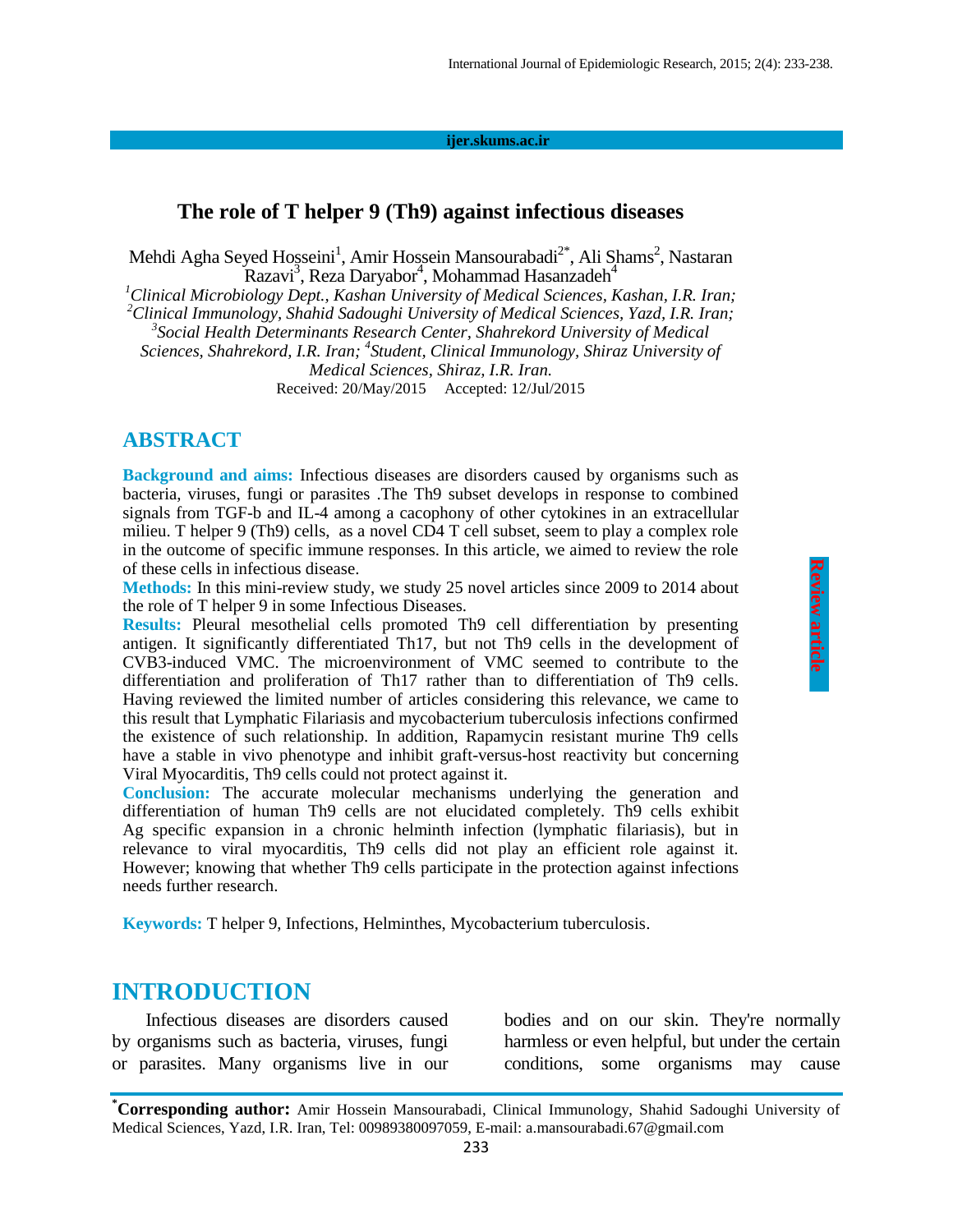disease. Some infectious diseases can be passed from person to person. Some are transmitted by bites from insects or animals. Some others are acquired by ingesting contaminated food or water or being exposed to organisms in the environment. The specialized cytokine secretion profiles of T helper (TH) cells are the basis for a focused and efficient immune response. <sup>1</sup> CD4+T helper subsets can differentiate various lineages in response to environmental cues such as cytokines or ligand interactions. Of the various lineages of T helper subsets, Th9 cells are a recent addition. Th9 cells develop from CD4 precursors in response to TGF-b and IL-4 and are primarily characterized by their increased secretion of IL-9. 2 IL-9 is critical for defence against invasion by helminthes and it is conceivable that certain unique features that characterize this cytokine and the cells that produce it are related to this primordial function. While IL-9 producing CD4+T cells were previously classified as Th2 cells, recent studies have shown that Th9 cells are a distinct lineage of T helper cells, Th9 cells have been implicated in various disease processes that have been associated with Th2 cells, including: helminthic infection, allergy and asthma. $2-8$  In this article, we aimed to review the role of these cells in infectious disease. Having reviewed the limited number of articles considering this relevance, we came to this result that Lymphatic Filariasis and mycobacterium tuberculosis infections confirmed the existence of such relationship. In addition, Rapamycin resistant murine Th9 cells have a stable in-vivo phenotype and inhibit graft-versus-host reactivity but concerning Viral Myocarditis, Th9 cells could not protect against it. Further studies are, therefore warranted to determine the effect of the Th9 cells in infection.

Naive CD4+T helper (Th) cells, after encountering specific antigen, become activated and differentiate into T helper subsets effectors, each characterized by a

distinct pattern of cytokine secretion and function, including Th1, Th2 and Th17.<sup>9</sup> Recently, a new subset of CD4+T helper cells that predominantly secret cytokine interleukin- $9$  (IL-9) is identified, termed Th9 cell.<sup>10</sup> It has been reported to participate in tissue inflammation and immune-mediated diseases ranging from autoimmunity to asthma.<sup>11</sup>

In this review, we propose to investigate the relationship between Th9 and different infections including viral, bacterial and fungi infections. At first, we review some mechanisms of differentiation and function of Th9, as well as their regulation, and then we go over some studies investigating the role of Th9 in some infectious disease.

The Th9 subset develops in response to combined signals from TGF-b and IL-4 among a cacophony of other cytokines in the extracellular milieu.<sup>12</sup> The transcriptional network that regulates Th9 development includes TGFb-induced Sfpi1, and IL-4 induced STAT6 that induces IRF4 as it represses Foxp3 and T-bet (Figure 1).



**Figure 1:** Transcriptional network in Th9 cells

Transcription factors including PU.1, downstream of TGF-β signals, and IL-4-activated STAT6 that promote expression of GATA3 and IRF4 contribute to the expression of the II9 gene in Th9 cells.<sup>13</sup>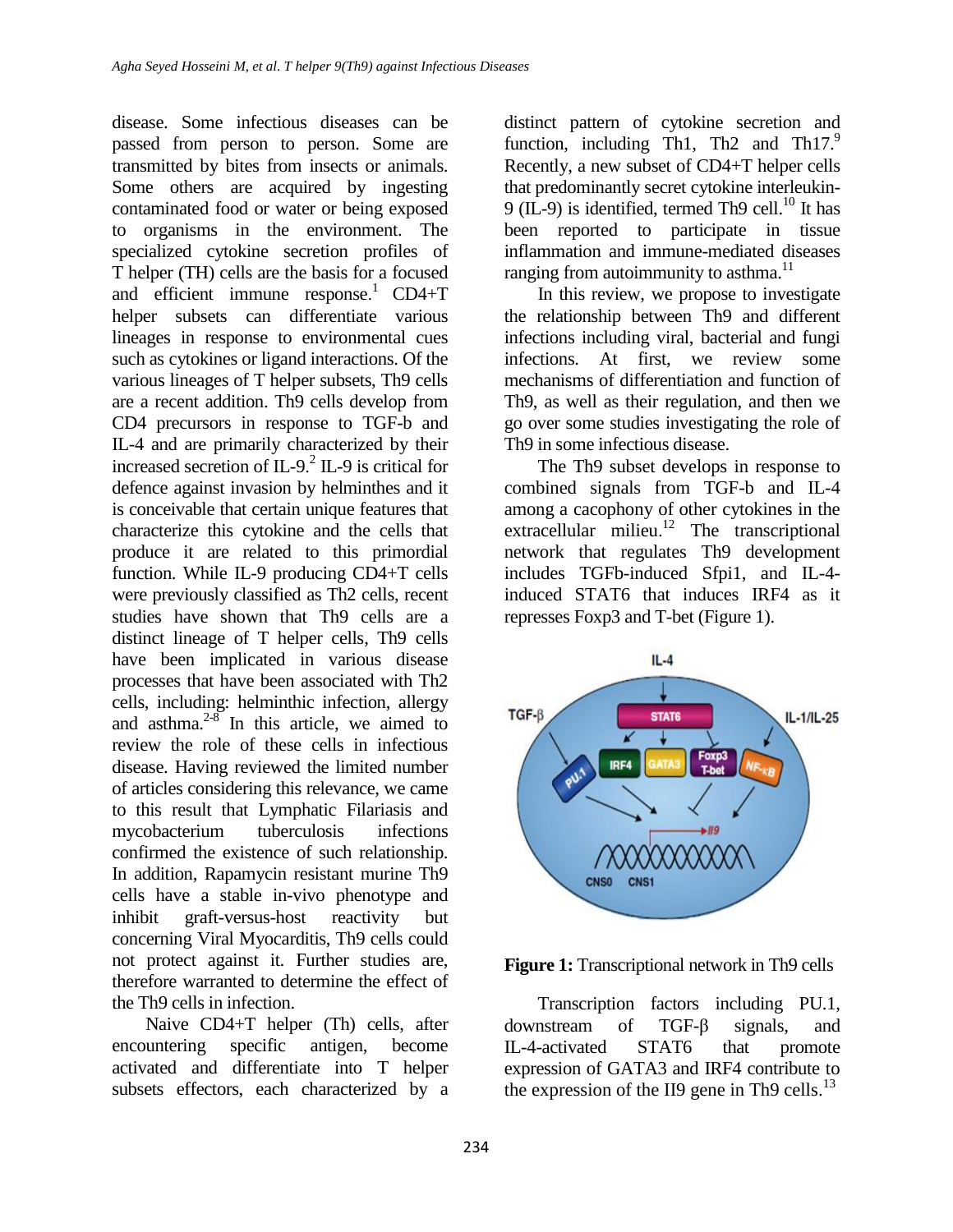Additional transcription factors, possibly downstream of them and additional cytokines, undoubtedly harmonize in efficient transcription of the II9 gene. $8$  IL-9 promotes inflammation by stimulating growth of hematopoietic cells, particularly mast cells, and the secretion of factors including chemokines that recruit additional cells to inflamed sites.<sup>14</sup> Th9 cells are capable of promoting autoimmune inflammation, although whether Th9 cells are required as a source of IL-9 for autoimmune inflammation is not still clearly established. Among the obstacles to defining these functions is the lack of a more detailed understanding of sensitization conditions that prime IL-9-producing T cells.<sup>15</sup> More evidence supports the important role for Th9 cells in allergic inflammation, but how Th9 cells contribute to allergic disease, and how they cooperate with Th2 cells in promoting inflammation is the focus of ongoing investigations. 16

A study carried out by Zhi-Jian Ye and et al investigated the differentiation and recruitment of Th9 cells stimulated by pleural mesothelial cells in human mycobacterium tuberculosis infection. Their data showed that increased Th9 cells with the phenotype of effector memory cells were found to be intuberculous pleural effusion as compared with blood.<sup>17</sup> Majority of these pleural Th9 cells displayed the phenotype of effector memory cells. TGF-b was essential for Th9 cell differentiation from naive CD4+ T cells stimulated with PMA and ionomycin in vitro for 5 h, and more addition of IL 1b, IL-4 or IL-6 leads to augmented of Th9 cell differentiation.<sup>18</sup> The findings of this study also showed that the numbers of Th9 cells in TPE positively correlated with that of Th17 cells, but not of Th1, Th2, or Tregs. It is supposed that IL-9 together with TGF-b promoted Th17 differentiation from naive CD4+T cells might account for this correlation. <sup>19</sup> Tuberculous pleural effusion and supernatants of cultured pleural mesothelial cells were chemotactic for Th9 cells. 20,21 IL-9 significantly improved PMC wound healing and long term restoring and inhibited IFN-c-induced PMC apoptosis. 22

Moreover, in their study, pleural mesothelial cells promoted Th9 cell differentiation by presenting antigen. Collectively, these data provide new information concerning Th9 cells, in particular the collaborative immune regulation between Th9 cells and pleural mesothelial cells in human M. tuberculosis infection.

In particular, pleural mesothelial cells were able to function as antigen-presenting cells to stimulate Th9 cell differentiation. 17

In another study with the subject of distinct different expression of Th17 and Th9cells in coxsackie virus B3-induced mice viral myocarditis (VMC), Kong Qing et al. have reported that it significantly differentiated Th17, but not Th9 cells elevated in the development of CVB3-induced VMC. The microenvironment of VMC seemed to contribute to the differentiation and proliferation of Th17 rather to differentiation of Th9 cells. Their preliminary data implied that Th9 cells could neither protect against VMC nor promote the disease because no change of Th9 cells had been observed in  $VMC.<sup>23</sup>$ 

Some research studies have initiated an evaluation of the in vitro phenotype and in vivo stability of rapamycin resistant Th9 cells during graft-versus-host-reactivity.<sup>24</sup> However, it is not known that whether Th9 differentiation occurs in the presence of rapamycin or adoptively transferred donor Th9 cells would augment or restrict allo reactivity after experimental bone marrow transplantation. 25

They found that CD4+ T cells that were co-stimulated and polarized with TGF-b and IL-4 in the presence or absence of rapamycin each yielded effector cells of Th9 phenotype that secreted increased IL-9 and expressed a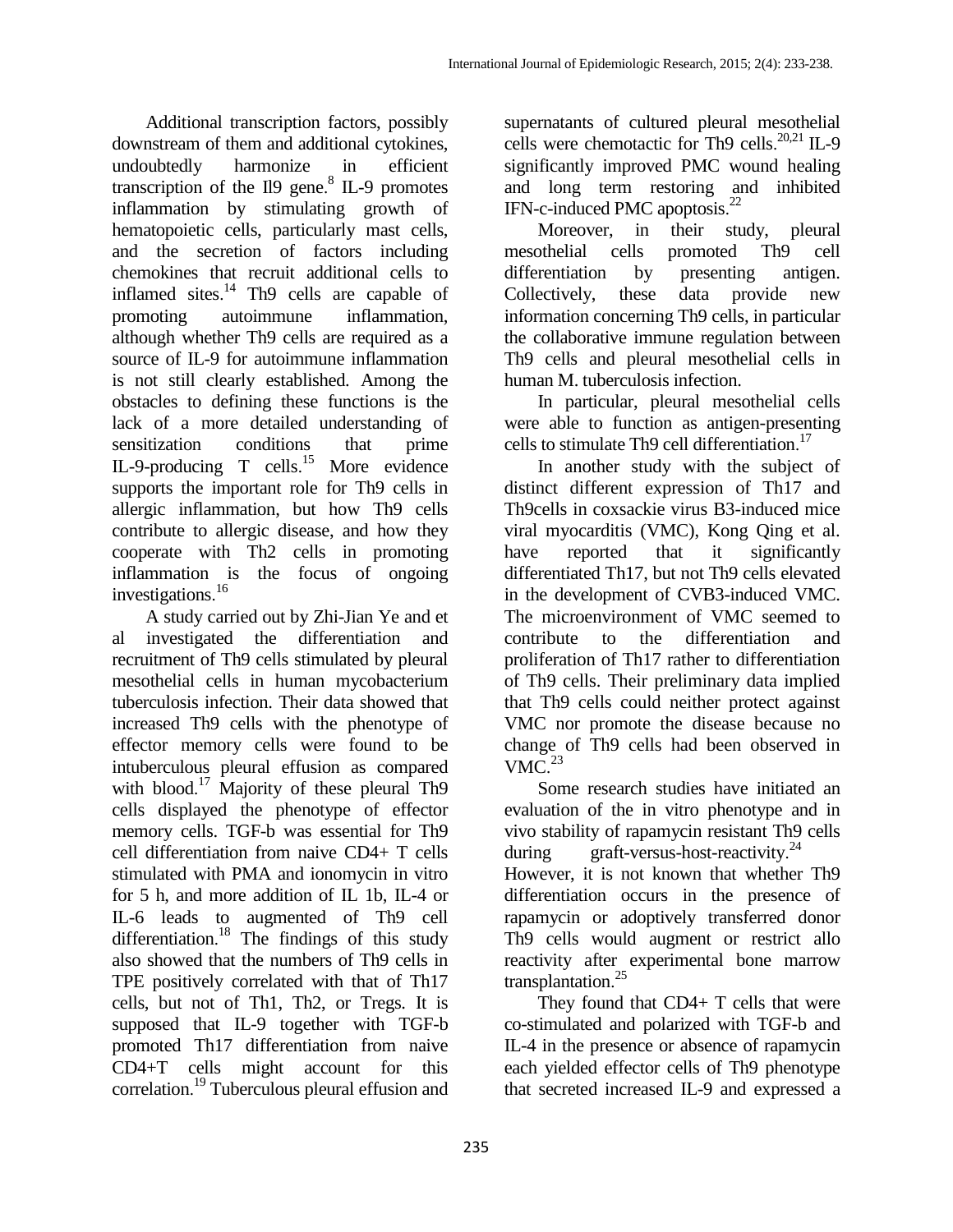transcription factor profile characteristic of both Th9 and Th2 cells (high GATA-3/low T-bet).<sup>24</sup> Augmentation of T cell replete allografts with manufactured rapamycin resistant Th9 cells markedly reduced both CD4+ and CD8+ T cell engraftment and strongly inhibited allo-specific T cell secretion of IFN-c. <sup>26</sup> The potency of Th9 cell inhibition of alloreactivity was similar to that of rapamycin resistant Th2 cells. Importantly, rapamycin resistant Th9 cells persisted and maintained their cytokine phenotype, thereby indicating limited differentiation plasticity of the Th9 subset. $27$ 

As such, Th9 differentiation proceeds in the presence of rapamycin to generate a cell therapy product that maintains high IL-9 expression in vivo while inhibiting IFN-c driven alloreactivity.<sup>24</sup>

A study was carried out about the association between IL-4-, TGF-β-, and IL-1 dependent expansion of parasite antigenspecific Th9 cells and clinical pathology in human lymphatic filariasis.

This study demonstrates that these Th9 cells exhibit Ag-specific expansion in a chronic helminth infection (lymphatic filariasis). Comparison of Th9 responses reveals that individuals with pathology associated with filarial infection exhibit significantly expanded frequencies of filarial Ag-induced Th9 cells, but not of IL9+ Th2 cells in comparison with filarial-infected individuals without associated disease. 28 Moreover, the per cell production of IL-9 is significantly higher in Th9 cells compared with IL9+ Th2 cells, indicating that the Th9 cells are the predominant CD4+ T cell subset producing IL-9 in the context of human infection. <sup>29</sup> This expansion was reflected in elevated Ag-stimulated IL-9 cytokine levels in whole blood culture supernatants. $30$  Finally, the frequencies of Th9 cells correlated positively with the severity of lymphedema (and presumed inflammation) in filarial-diseased

individuals.<sup>31</sup> This expansion of Th9 cells was dependent on IL-4, TGF-β, and IL-1 in vitro. They have therefore identified an important human CD4+ T cell subpopulation coex pressing IL-9 and IL-10, but not IL-4, the expansion of which is associated with disease in chronic lymphatic filariasis and could potentially have an important role in the pathogenesis of other inflammatory disorder.<sup>28</sup>

# **CONCLUSION**

Th9 cells are a new subset of T helper cells, and the signature cytokine for Th9 cells is IL-9. Both Th9 cells and Th9 products are implicated in multiple disease settings. There are different molecular pathways identified thus far in the induction of Th9 cells, and activation of such diverse pathways requires integration of signals from TGF-β and IL-4 cytokine receptors as well as costimulatory molecules. These signals converge on the induction of multiple transcription factors that collectively drive the development of Th9 cells. However, the accurate molecular mechanisms underlying the generation and differentiation of human Th9 cells are not elucidated completely. Th9 cells have been shown to be important in allergy, autoimmunity, and antitumor responses. However, their role in human infectious diseases has not been explored in detail. Although some studies have demonstrated that Th9 might elicit inflammation  $13$  and contribute to the development of allergic diseases. 14,15 For example, the numbers of Th9 cells with the phenotype of effector memory cells in TPE (tuberculous pleural Effusion) were significantly increased when compared to their compartments in blood. Some studies indicated that the Th9 cells are the predominant CD4+ T cell subset producing IL-9 in the context of human infection. They significantly improved PMC wound healing and long term restoring and inhibited IFN-c-induced PMC apoptosis. <sup>32</sup> Moreover, Th9 cells exhibit Ag-specific expansion in a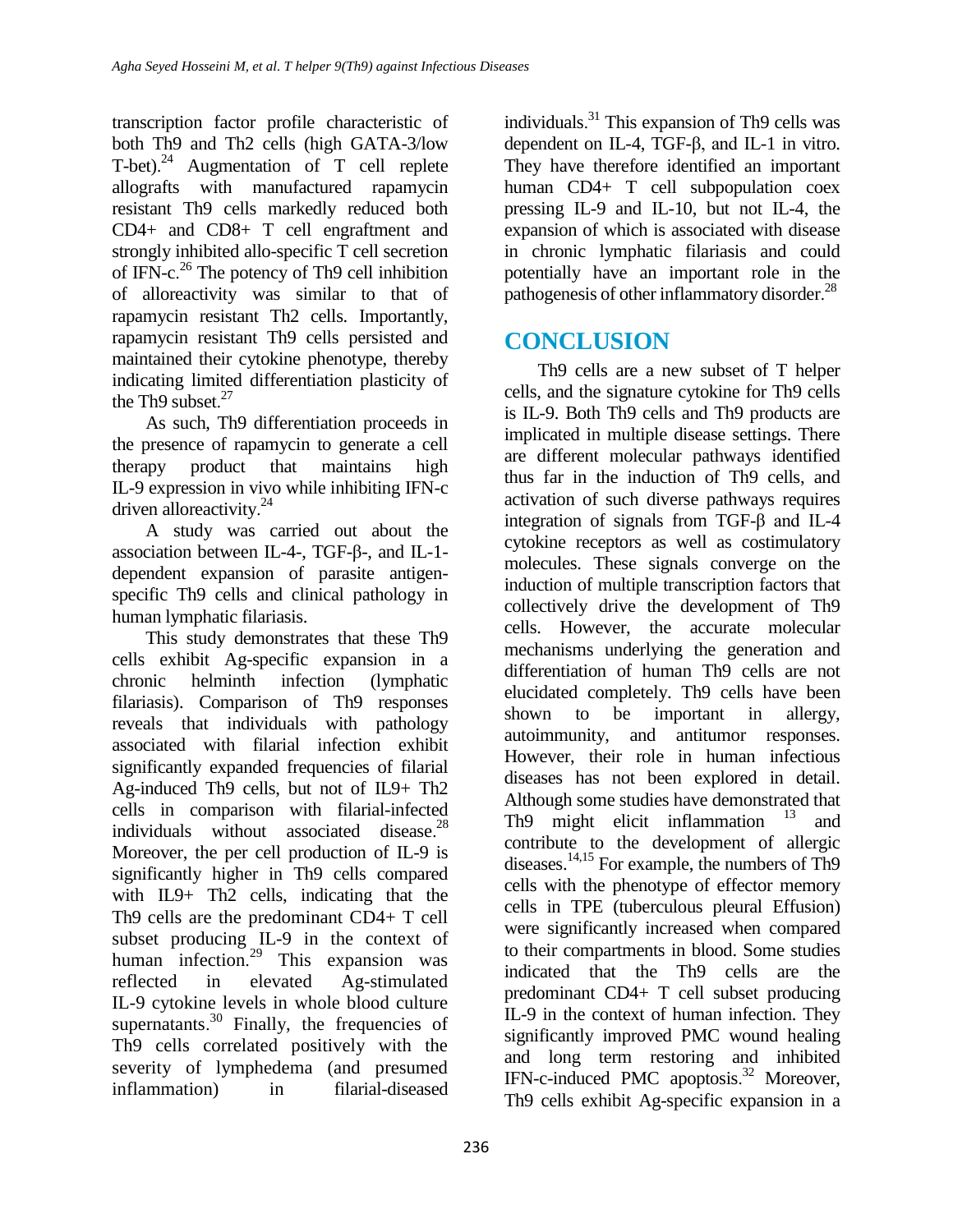chronic helminth infection (lymphatic filariasis), but in relevance to viral myocarditis, Th9 cells did not show efficient role against it. Anyway, whether Th9 cells participate in the protection against infections warrants further research. For obtaining more concise results, it is suggested to study and compare more articles in this field and compare the signals pathway of Th9 in various infectious diseases.

## **CONFLICT OF INTEREST**

The authors declare that they have no conflict of interests.

## **ACKNOWLEDGEMENT**

We are grateful to thank all people who kindly helped us in conducting this research.

## **REFERENCES**

1. Schmitt E, Germann T, Goedert S, Hoehn P, Huels C, Koelsch S, et al. IL-9 production of naive CD4+ T cells depends on IL-2, is synergistically enhanced by a combination of TGF-beta and IL-4, and is inhibited by IFN-gamma. J Immunol. 1994; 153(9): 3989-96.

2. Goswami R, Kaplan MH. A brief history of IL-9. J Immunol. 2011; 186(6): 3283-8.

3. Neill DR, McKenzie AN. TH9 cell generation. TH9: the latest addition to the expanding repertoire of IL-25 targets. Immunol Cell Biol. 2010; 88(5): 502-4.

4. Noelle RJ, Nowak EC. Cellular sources and immune functions of interleukin-9. Nat Rev Immunol. 2010; 10(10): 683-7.

5. Veldhoen M, Uyttenhove C, van Snick J, Helmby H, Westendorf A, Buer J, et al. Transforming growth factor-beta 'reprograms' the differentiation of T helper 2 cells and promotes an interleukin 9-producing subset. Nat Immunol. 2008; 9(12): 1341-6.

6. Dardalhon V, Awasthi A, Kwon H, Galileos G, Gao W, Sobel RA, et al. IL-4 inhibits TGF-beta-induced Foxp3+ T cells and, together with TGF-beta, generates IL-9+ IL-10+ Foxp3(-) effector T cells. Nat Immunol. 2008; 9(12): 1347-55.

7. O'Shea JJ, Plenge R. JAK and STAT signaling molecules in immunoregulation and immune-mediated disease. Immunity. 2012; 36(4): 542-50.

8. Chang HC, Sehra S, Goswami R, Yao W, Yu Q, Stritesky GL, et al. The transcription factor PU.1 is required for the development of IL-9-producing T cells and allergic inflammation. Nat Immunol. 2010; 11(6): 527-34.

9. Romani L, Puccetti P, Bistoni F. Biological role of Th cell subsets in candidiasis. Chem Immunol. 1996; 63: 115-37.

10. Elyaman W, Bradshaw EM, Uyttenhove C, Dardalhon V, Awasthi A, Imitola J, et al. IL-9 induces differentiation of TH17 cells and enhances function of FoxP3+ natural regulatory T cells. Proc Natl Acad Sci USA. 2009; 106(31): 12885-90.

11. Zenewicz LA, Yancopoulos GD, Valenzuela DM, Murphy AJ, Stevens S, Flavell RA. Innate and adaptive interleukin-22 protects mice from inflammatory bowel disease. Immunity. 2008; 29(6): 947-57.

12. Fujita H, Soyka MB, Akdis M, Akdis CA. Mechanisms of allergen-specific immunotherapy. Clin Transl Allergy. 2012; 2(1): 2.

13. Jabeen R, Kaplan MH. The symphony of the ninth: the development and function of Th9 cells. Curr Opin Immunol. 2012; 24(3): 303-7.

14. Manzardo AM, Henkhaus R, Dhillon S, Butler MG. Plasma cytokine levels in children with autistic disorder and unrelated siblings. Int J Dev Neurosci. 2012; 30(2): 121-7.

15. Nowak EC, Weaver CT, Turner H, Begum-Haque S, Becher B, Schreiner B, et al. IL-9 as a mediator of Th17-driven inflammatory disease. J Exp Med. 2009; 206(8): 1653-60.

16. Jabeen R, Goswami R, Awe O, Kulkarni A, Nguyen ET, Attenasio A, et al. Th9 cell